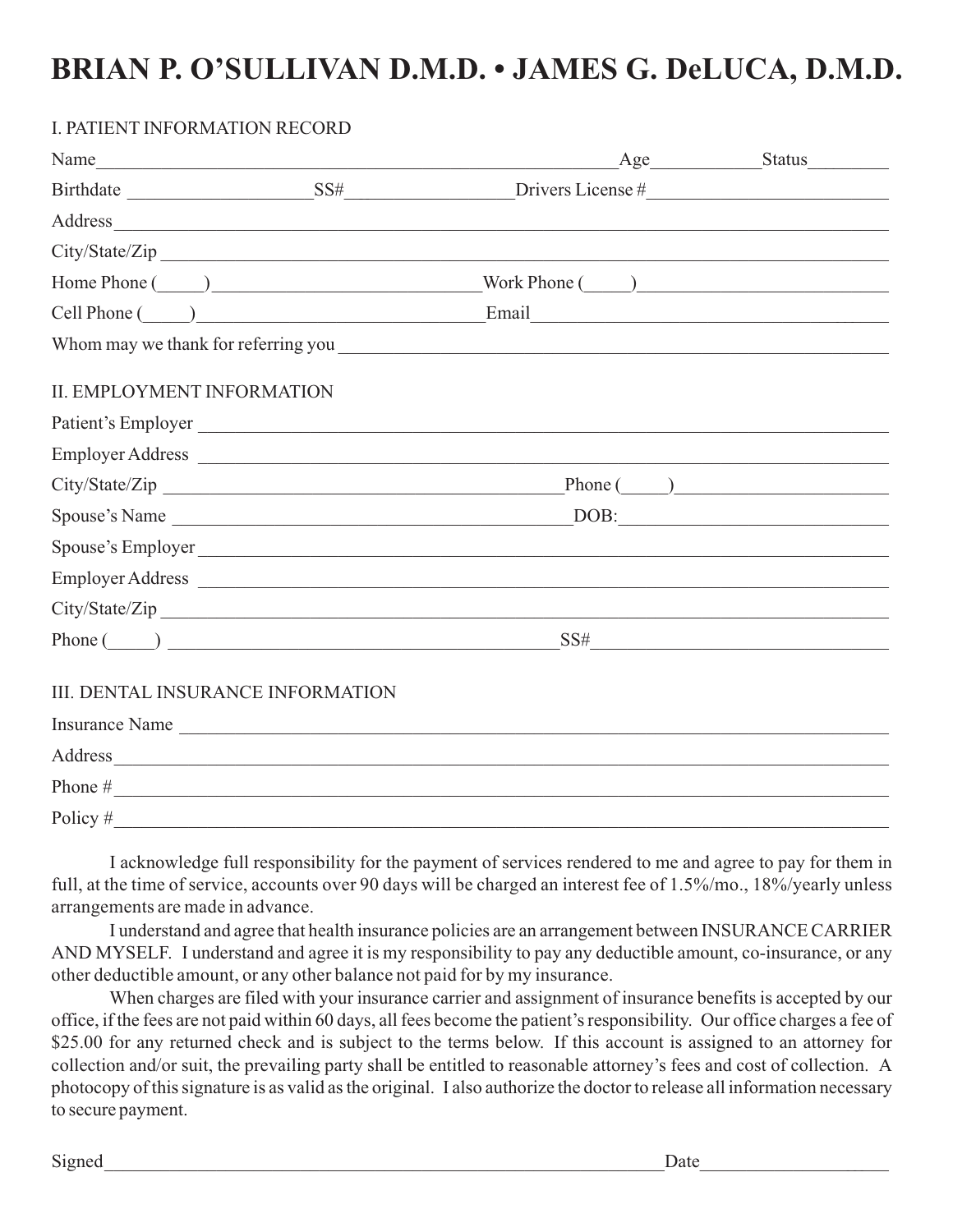# **MEDICAL DENTAL HISTORY FORM**

| Patient Name:                | <b>Medical Clinic</b>          |
|------------------------------|--------------------------------|
| Patient ID#:                 | Physician                      |
| <b>Allergies to:</b>         | <b>PreMed required?</b> Yes No |
| Latex: Yes No<br>Medications | Reason:                        |
| Other                        | Type:<br>Dosage:               |

**Current Medications** (Prescription, Over the counter and Herbal)

Please circle:

Do you presently take Coumadin, Warfarin, Plavix, Lovenox or Pradaxa?

Do you or have you ever taken Fosamax, Boniva, Zometra or Actonel?

| <b>MEDICATION</b> | <b>FREQUENCY</b> |  | <b>MEDICATION</b> | <b>FREQUENCY</b> |  |
|-------------------|------------------|--|-------------------|------------------|--|
|                   |                  |  |                   |                  |  |
|                   |                  |  |                   |                  |  |
|                   |                  |  |                   |                  |  |
|                   |                  |  |                   |                  |  |
|                   |                  |  |                   |                  |  |
|                   |                  |  |                   |                  |  |

**PAST AND CURRENT MEDICAL CONDITIONS** (mark all that apply)

|                                                    | Yes No |                                                  | Yes No |  |
|----------------------------------------------------|--------|--------------------------------------------------|--------|--|
| 8. Under physician's care?                         |        | 34. Asthma?                                      |        |  |
| Details:                                           |        | 35. Sleep Apnea?                                 |        |  |
| 9. Hospitalization / operation(s) in last 5 years? |        | 36. Tuberculosis?                                |        |  |
| Details:                                           |        | 37. Sinus trouble?                               |        |  |
| 10. Head / neck / mouth injuries?                  |        | 38. Cancer?                                      |        |  |
| 11. Women: pregnant?                               |        | 39. Radiation Treatment to Head / Neck?          |        |  |
| 12. Women: nursing?                                |        | 40. Chemotherapy?                                |        |  |
| 13. Women: oral contraceptives?                    |        | 41. Kidney Disease?                              |        |  |
| 14. Heart trouble / disease?                       |        | 42. Dialysis?                                    |        |  |
| 15. Rheumatic fever?                               |        | 43. Eating Disorder?                             |        |  |
| 16. Past use of Fenphen?                           |        | 44. Stomach: reflux?<br>ulcer?                   |        |  |
| 17. Heart murmur?                                  |        | 45. Immunological disease?                       |        |  |
| 18. Mitral valve prolapse?                         |        | 46. Sjogrens Disease?                            |        |  |
| 19. Heart surgery?                                 |        | 47. Fibromyalgia?                                |        |  |
| 20. Artificial heart valves?                       |        | 48. Other autoimmune disease (lupus, pemphilus)? |        |  |
| 21. Pacemaker?                                     |        | 49. Arthritis or other joint disorders?          |        |  |
| 22. Indwelling defibrillator?                      |        | 50. Diabetes? Type:<br>Controlled? Y N           |        |  |
| 23. Artificial joints?                             |        | 51. Headaches?                                   |        |  |
| 24. History of Organ Transplant?                   |        | 52. Depression: Diagnosed?                       |        |  |
| 25. High blood pressure?<br>BP:                    |        | 53. Other Psychiatric Disorders?                 |        |  |
| 26. Stroke?                                        |        | 54. Neurologic Disease?                          |        |  |
| 27. Bleeding problem?                              |        | 55. Convulsions?                                 |        |  |
| 28. Hemophilia?                                    |        | 56. Epilepsy / seizures?                         |        |  |
| 29. Anemia?                                        |        | 57. Cerebral Palsy?                              |        |  |
| 30. Leukemia?                                      |        | 58. Fainting / dizziness?                        |        |  |
| 31. Lung disease?                                  |        | 59. Venereal disease?                            |        |  |
| 32. Emphysema?                                     |        | 60. AIDS / HIV positive?                         |        |  |
| 33. Shortness of breath?                           |        | 61. Alcohol or chemical dependency?              |        |  |
|                                                    |        | 62. Hepatitis?                                   |        |  |
|                                                    |        | 63. Thyroid disease?                             |        |  |
|                                                    |        |                                                  |        |  |

64. Glaucoma?